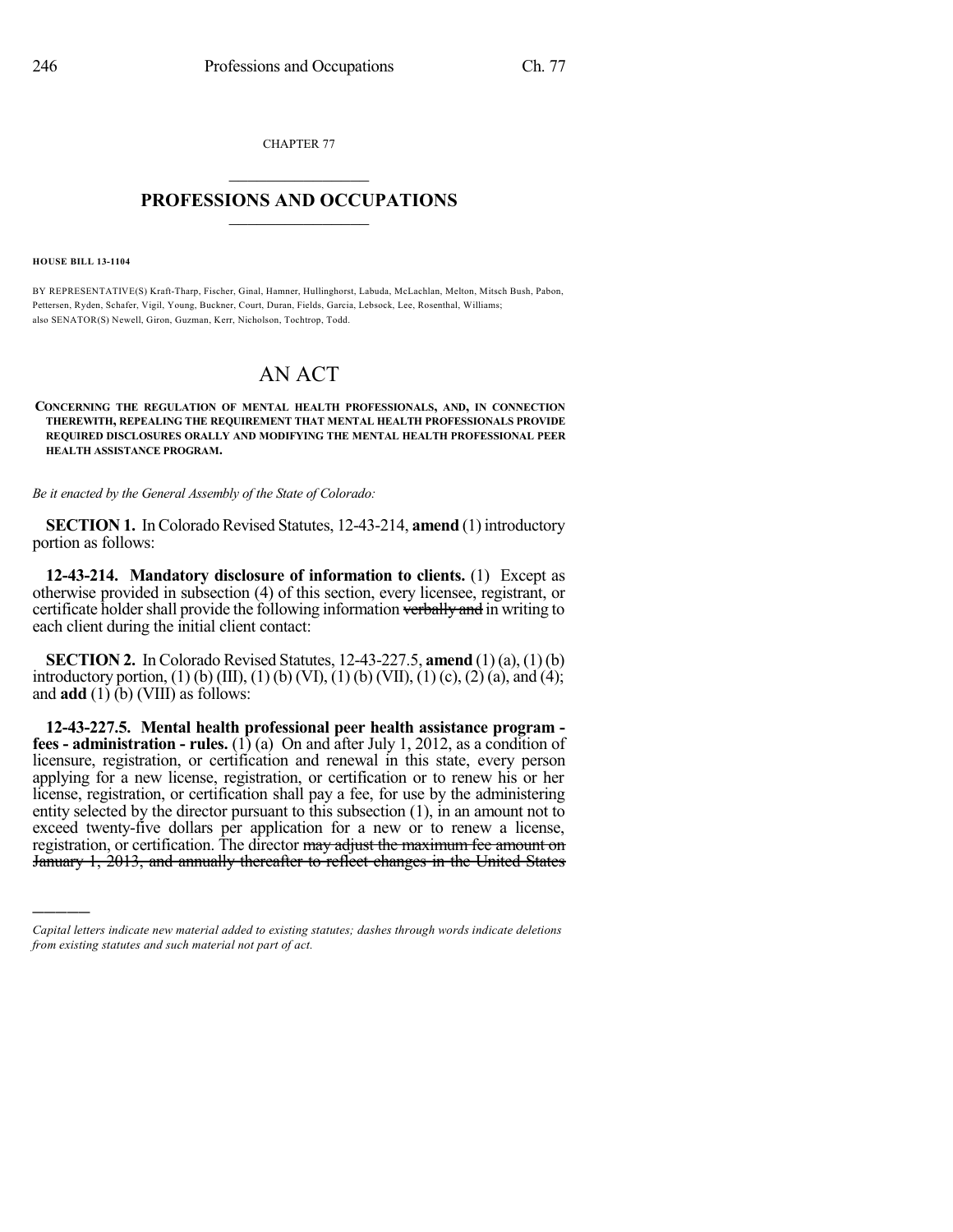bureau of statistics consumer price index for the Denver-Boulder consolidated metropolitan statistical area for all urban consumers or goods, or its successor index SHALL ANNUALLY REVIEW THE FEE AND PROGRAM USAGE LEVEL AND ADJUST THE FEE AMOUNT BASED ON PROGRAM USAGE, BUT THE DIRECTOR SHALL NOT ADJUST THE FEE TO AN AMOUNT IN EXCESS OF TWENTY-FIVE DOLLARS. The DIVISION SHALL FORWARD THE fee shall be forwarded to the chosen administering entity for use in supporting designated providers selected to provide assistance to licensees, registrants, or certificate holders needing help in dealing with physical, emotional, or psychological conditionsthat may be detrimental to their ability to practice their mental health profession.

(b) BY JANUARY 31, 2014, the director, in consultation with the boards BEFORE MAKING A SELECTION, shall select one or more peer health assistance programs as designated providers TO PROVIDE THE PEER HEALTH ASSISTANCE PROGRAM. For purposes of selecting designated providers, the director shall use a competitive bidding process that encourages participation from interested vendors. To be eligible for designation, a peer health assistance program must:

(III) Evaluate the extent of physical, emotional, or psychological conditions and refer the mental health professional for appropriate treatment, TAKING INTO CONSIDERATION THE COST OF THE TREATMENT, WHETHER THE COST IS PROHIBITIVE FOR OR WILL POSE AN UNDUE FINANCIAL HARDSHIP ON THE MENTAL HEALTH PROFESSIONAL, AND, IF SO, REFERRING THE MENTAL HEALTH PROFESSIONAL TO ALTERNATIVE TREATMENT OR TO A PROVIDER OR TREATMENT PROGRAM THAT OFFERS DISCOUNTED FEES BASED ON ABILITY TO PAY;

(VI) Agree to receive referrals from the board; and

(VII) Agree to make its services available to all licensed, registered, or certified mental health professionals; AND

(VIII) NOTIFY THE APPROPRIATE BOARD WHEN A MENTAL HEALTH PROFESSIONAL HAS SUCCESSFULLY COMPLETED THE PEER HEALTH ASSISTANCE PROGRAM.

(c) The director may select an entity to administer the mental health professional peer assistance program. An administering entity must be a nonprofit private foundation that is qualified under section 501 (c) (3) of the federal "Internal Revenue Code of 1986", as amended, and that is dedicated to providing support for charitable, benevolent, educational, and scientific purposes that are MAY BE related to mental health professions, mental health professional education, mental health research and science, and other mental health charitable purposes.

(2) (a) Anymental health professional who isreferred by the applicable board to a peer health assistance program shall enter into a stipulation with the board pursuant to section 12-43-223 (6) before participating in the program. The agreement must contain specific requirements and goals to be met by the participant, including the conditions under which the program will be successfully completed or terminated, and a provision that a failure to comply with the requirements and goals are is to be promptly reported to the board and that such failure will result in disciplinaryaction by the board. UPON NOTICE FROM THE PEER HEALTH ASSISTANCE PROGRAM THAT A MENTAL HEALTH PROFESSIONAL HAS SUCCESSFULLY COMPLETED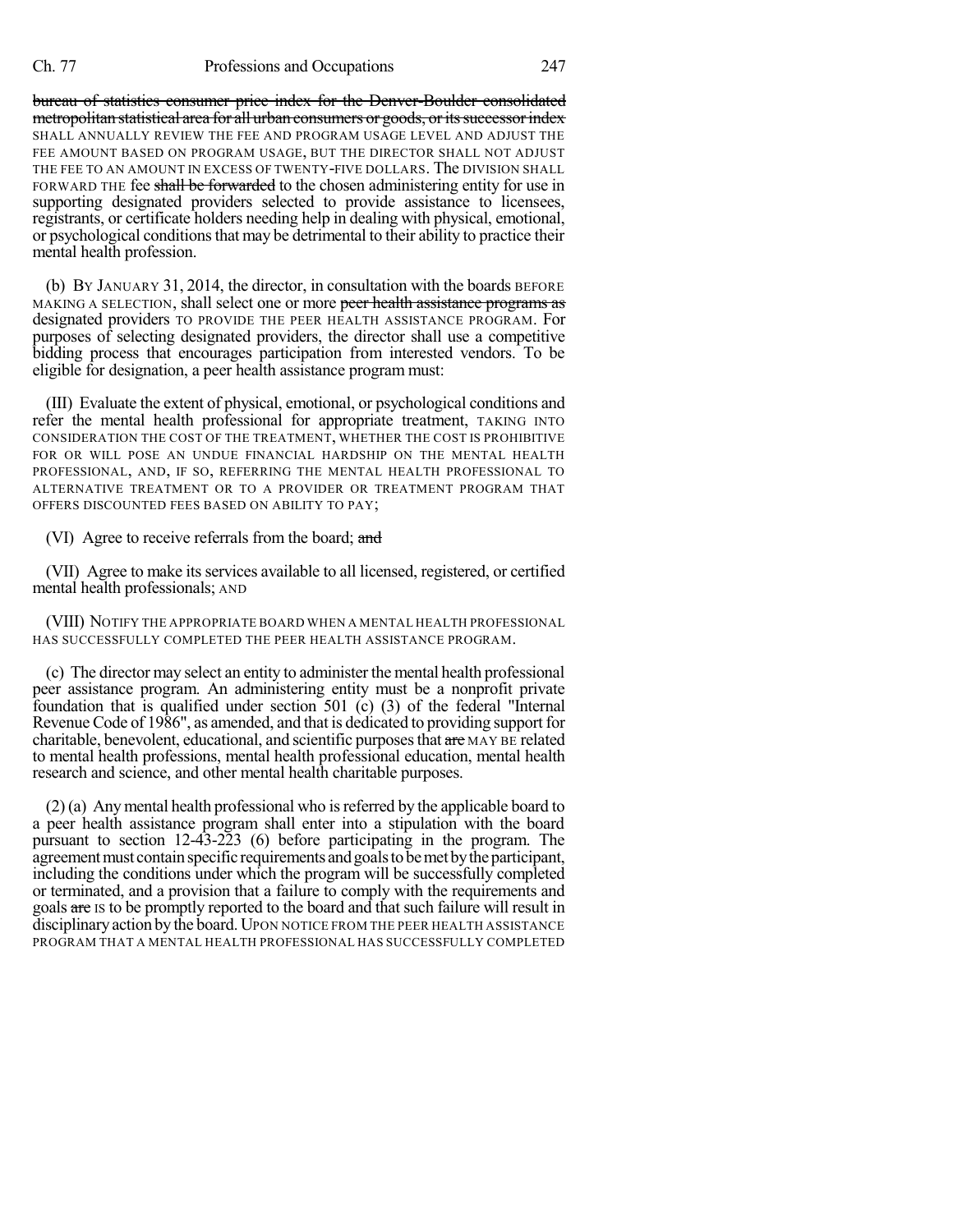248 Professions and Occupations Ch. 77

THE PROGRAM, THE BOARD THAT REGULATES THE PROFESSIONAL SHALL REINSTATE THE PROFESSIONAL'S LICENSE, REGISTRATION, OR CERTIFICATION.

(4) The boards may promulgate rules necessary to implement this section. The boards and the director shall seek and obtain input from representatives of ASSOCIATIONS REPRESENTING each type of mental health professional regulated under this article in the development of the peer health assistance program and related rules AND SHALL NOT SELECT A DESIGNATED PROVIDER UNTIL THAT INPUT IS OBTAINED.

**SECTION 3.** In Colorado Revised Statutes, **repeal** 12-43-411 (4), 12-43-506 (4), 12-43-605 (4), and 12-43-805 (4).

**SECTION 4.** In Colorado Revised Statutes, 13-90-107, **amend** (1) (g) as follows:

**13-90-107. Who may not testify without consent.** (1) (g) A licensed psychologist, professional counselor, marriage and family therapist, social worker, or addiction counselor, a registered psychotherapist, or a certified addiction counselor, A PSYCHOLOGIST CANDIDATE REGISTERED PURSUANT TO SECTION 12-43-304(7),C.R.S.,A MARRIAGE AND FAMILY THERAPISTCANDIDATE REGISTERED PURSUANT TO SECTION 12-43-504 (5), C.R.S., A LICENSED PROFESSIONAL COUNSELOR CANDIDATE REGISTERED PURSUANT TO SECTION 12-43-603(5),C.R.S., OR A PERSON DESCRIBED IN SECTION 12-43-215, C.R.S., shall not be examined without the consent of the licensee's, certificate holder's, or registrant's, CANDIDATE'S, OR PERSON'S client asto anycommunicationmade by the client to the licensee, certificate holder, or registrant, CANDIDATE, OR PERSON or the licensee's, certificate holder's, or registrant's, CANDIDATE'S, OR PERSON'S advice given in the course of professional employment; nor shall any secretary, stenographer, or clerk employed by a licensed psychologist, professional counselor, marriage and family therapist, social worker, or addiction counselor, a registered psychotherapist, or a certified addiction counselor, A PSYCHOLOGIST CANDIDATE REGISTERED PURSUANT TO SECTION 12-43-304(7),C.R.S.,A MARRIAGE AND FAMILY THERAPIST CANDIDATE REGISTERED PURSUANT TO SECTION 12-43-504 (5), C.R.S., A LICENSED PROFESSIONAL COUNSELOR CANDIDATE REGISTERED PURSUANT TO SECTION 12-43-603 (5), C.R.S., OR A PERSON DESCRIBED IN SECTION 12-43-215, C.R.S., be examined without the consent of the employer of the secretary, stenographer, or clerk concerning any fact, the knowledge of which the employee has acquired in such capacity; nor shall any person who has participated in any psychotherapy, conducted under the supervision of a person authorized by law to conduct such therapy, including group therapy sessions, be examined concerning any knowledge gained during the course of such therapy without the consent of the person to whom the testimony sought relates.

**SECTION 5.** In Colorado Revised Statutes, 19-1-307, **amend** (2) (e.5) (I) (M) and (2) (e.5) (I) (N); and **add** (2) (e.5) (I) (O) as follows:

**19-1-307. Dependency and neglect records and information - access - fee rules- records and reportsfund - misuse of information - penalty.**(2) **Records and reports- accessto certain persons- agencies.** Except as otherwise provided in section 19-1-303, only the following persons or agencies shall be given access to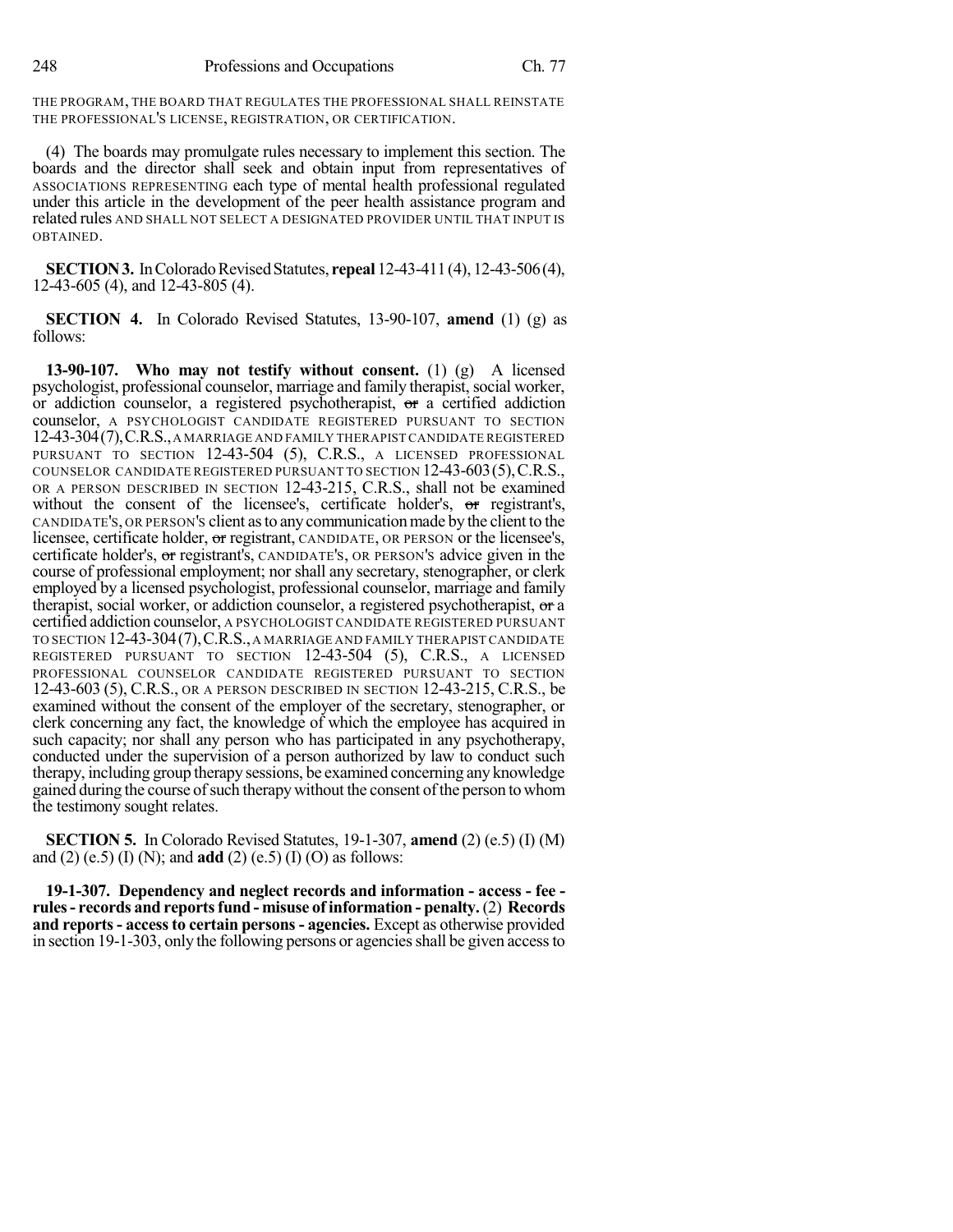child abuse or neglect records and reports:

(e.5) (I) A mandatory reporter specified in this subparagraph (I) who is and continues to be officially and professionally involved in the ongoing care of the child who wasthe subject of the report, but only with regard to information that the mandatory reporter has a need to know in order to fulfill his or her professional and official role in maintaining the child's safety. A county department shall request written affirmation from a mandatory reporter stating that the reporter continues to be officially and professionally involved in the ongoing care of the child who was the subject of the report and describing the nature of the involvement, unless the county department has actual knowledge that the mandatory reporter continues to be officially and professionally involved in the ongoing care of the child who was the subject of the report. This subparagraph (I) applies to:

(M) Clergy members, as defined in section 19-3-304 (2) (aa) (III); and

(N) Educators providing services through a federal special supplemental nutrition program for women, infants, and children, as provided for in 42 U.S.C. sec. 1786; AND

(O) APERSON WHO IS REGISTERED AS A PSYCHOLOGIST CANDIDATE PURSUANT TO SECTION 12-43-304 (7), C.R.S., MARRIAGE AND FAMILY THERAPIST CANDIDATE PURSUANT TO SECTION 12-43-504 (5), C.R.S., OR LICENSED PROFESSIONAL COUNSELOR CANDIDATE PURSUANT TO SECTION 12-43-603 (5), C.R.S., OR WHO IS DESCRIBED IN SECTION 12-43-215, C.R.S.

**SECTION 6.** In Colorado Revised Statutes, 19-3-304, **add** (2) (jj) as follows:

**19-3-304. Persons required to report child abuse or neglect.** (2) Persons required to report such abuse or neglect or circumstances or conditions include any:

(jj) PERSON WHO IS REGISTERED AS A PSYCHOLOGIST CANDIDATE PURSUANT TO SECTION 12-43-304 (7), C.R.S., MARRIAGE AND FAMILY THERAPIST CANDIDATE PURSUANT TO SECTION 12-43-504 (5), C.R.S., OR LICENSED PROFESSIONAL COUNSELOR CANDIDATE PURSUANT TO SECTION 12-43-603 (5), C.R.S., OR WHO IS DESCRIBED IN SECTION 12-43-215, C.R.S.

**SECTION 7.** In Colorado Revised Statutes, 30-10-606, **amend** (6) (a) (II) as follows:

**30-10-606. Coroner - inquiry - grounds - postmortem - jury - certificate of death.** (6)(a) Notwithstanding sections  $12-43-218$  and  $13-90-107(1)$  (d) or  $(1)(g)$ , C.R.S., the coroner holding an inquest or investigation pursuant to this section has the authority to request and receive a copy of:

(II) Any information, record, or report related to treatment, consultation, counseling, or therapy services from any licensed psychologist, professional counselor, marriage and family therapist, social worker, or addiction counselor, certified addiction counselor, or registered psychotherapist, PSYCHOLOGIST CANDIDATE REGISTERED PURSUANT TO SECTION  $\overline{12-43-304(7)}$ , C.R.S., MARRIAGE AND FAMILY THERAPIST CANDIDATE REGISTERED PURSUANT TO SECTION 12-43-504